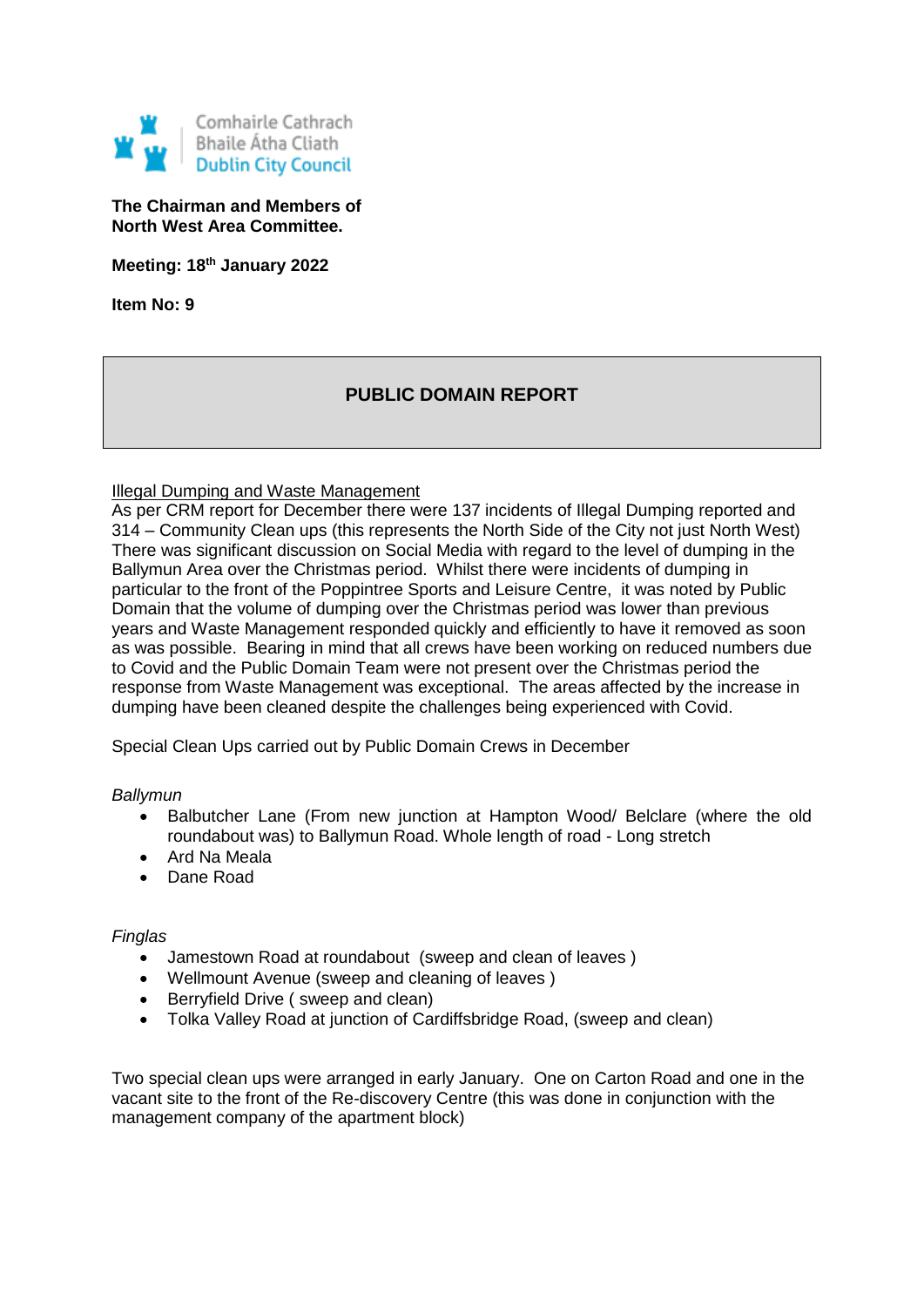### Carton Road Before and After



Plaza Site (front of the Re-discovery Centre Post Clean Up



#### IBAL Report

The first IBAL report of 2022 was released early January. Ballymun was listed as 36 out of 40 towns surveyed. Whilst this was down 2 on the September report it was much improved on the result achieved in January 2021. As per stated above the reduced level of crews over the last few weeks did impact service levels and although there is plenty of room for improvement on this score, the scoring is not too damaging given the circumstances. Actions taken on foot of the report:

Balbutcher Lane (old flats site) is generally well maintained and the Public Domain Team arrange clearance of dumped material from behind the railings regularly. Given the plans for the site there is no need for a long term Waste Management plan. I have discussed with my team doing some temporary enhancements in the area that we can re-locate once the development starts.